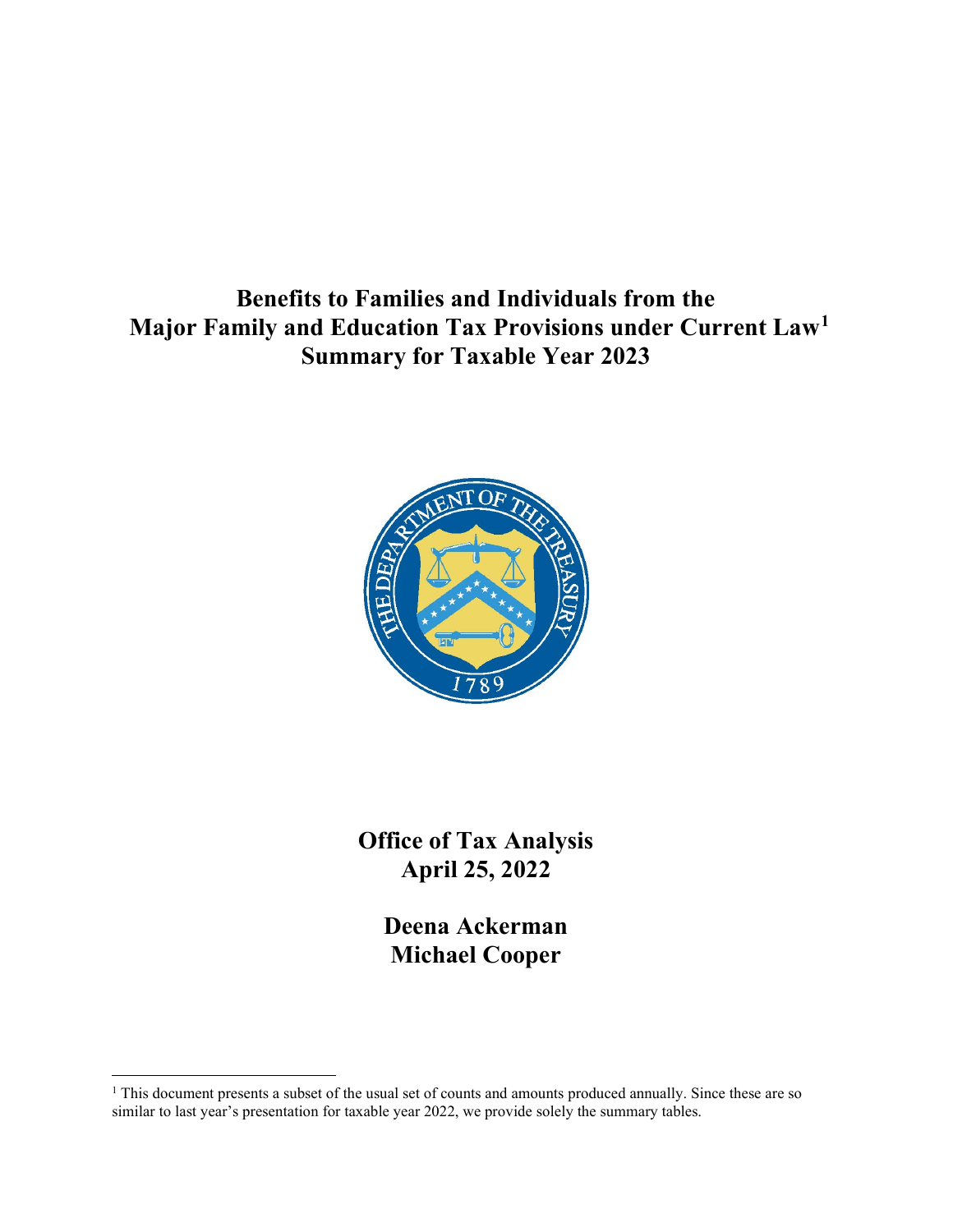The Federal income tax system supports families and individuals by reducing their tax liabilities, and thus increasing their after-tax incomes, in several different ways. Principally, this support takes the form of certain deductions and credits available only to taxpayers with children or other dependents, but some benefits are available to all taxpayers. This document presents two summary tables that describe the income tax benefits to families and individuals from key provisions under current law for taxable year 2023 as a function of adjusted gross income  $(AGI).<sup>2</sup>$ 

The provisions examined are head of household filing status (HoH); the earned income tax credit (EITC); the child tax credit, the additional child tax credit, and the other dependent tax credit (CTC, ACTC, and ODTC respectively); the child and dependent care tax credit (CDCTC); the American opportunity tax credit (AOTC); the lifetime learning tax credit (LLTC) and the deduction for student loan interest (SLID). The tables show the number of tax units<sup>3</sup> expected to benefit from or claim these benefits using Treasury's Individual Tax Model (ITM). The ITM takes a stratified random sample of tax returns from a base year, forecasts the values of line items on the tax returns for 2023, and applies a very detailed tax calculator to analyze how changes in the tax system affect tax liability.

Summary Table A answers the questions for the key family and education tax benefits under current law: "How many tax units *benefit* from the provision(s), what is the total amount of benefit and what is the average benefit per return?" The benefits are explored individually and in combination. Summary Table B answers the questions for the key family and education tax benefits under current law: "How many tax units *claim* the provision(s) and what is the total amount claimed and average amount claimed per return?"

For any given provision shown in Summary Table A, the amount of benefit is calculated by comparing estimated tax liability to what estimated tax liability would be in the absence of the provision (but with the law and proposed law otherwise unchanged). In some cases, the number of tax units benefiting (or the amount of benefit received) is smaller than the number of tax units claiming (or the amount claimed). This difference occurs in cases where some would have chosen an alternate credit if the one under consideration were repealed. For example, in absence of the CTC, nearly all current claimants would switch to the ODTC. At most, these taxpayers would see their taxes increase by \$1,500 and not the full \$2,000 per child. The estimated claims are shown in Summary Table B. The amounts in Summary Table B also differ from the amounts shown in Summary Table A because the estimates in Summary Table A ignore changes in tax of less than \$5.

An appendix provides a brief summary of the provisions under current law for taxable year 2023.

<sup>&</sup>lt;sup>2</sup> Current law for taxable year 2023 is nearly unchanged from 2022. Readers are referred to the General Explanation of the Administration's Budget Proposals for FY 2023 (Greenbook) for complete descriptions of current law for taxable year 2022: https://home.treasury.gov/system/files/131/General-Explanations-FY2023.pdf.

<sup>&</sup>lt;sup>3</sup> A tax unit consists of the individuals on a given tax return. In some cases, membership will be identical to the household or family, but in other cases (e.g. a multigenerational household) membership will differ.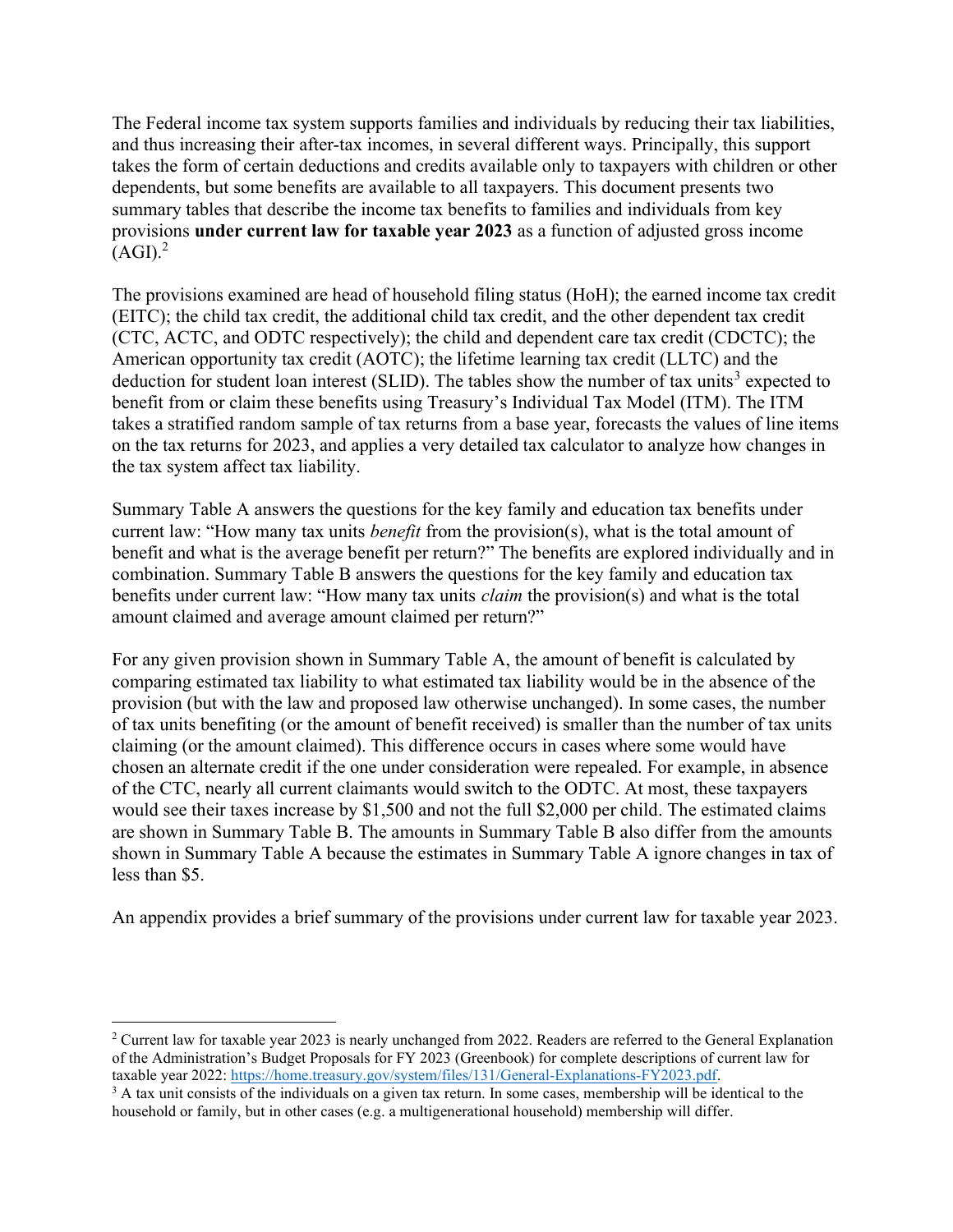| <b>Taxable Year 2023</b> |                                                                                                  |                                                      |                                       |                                      |  |  |
|--------------------------|--------------------------------------------------------------------------------------------------|------------------------------------------------------|---------------------------------------|--------------------------------------|--|--|
|                          | Counts and Amounts of Tax Units Benefitting from <sup>1</sup>                                    | <b>Total</b><br>Tax Units <sup>2</sup><br>(millions) | <b>Total</b><br>Value<br>(\$billions) | Average<br><b>Benefit</b><br>$($ \$) |  |  |
|                          |                                                                                                  |                                                      |                                       |                                      |  |  |
| 1                        | Head of Household Filing Status                                                                  | 15.3                                                 | 18.9                                  | 1,237                                |  |  |
| $\overline{2}$           | Child Credit (CTC) and Additional Child Tax Credit<br>(ACTC)<br>and Other Dependent Credit (ODC) | 47.4                                                 | 117.0                                 | 2,467                                |  |  |
| 2A                       | Child Tax Credit and Additional Child Tax Credit                                                 | 37.2                                                 | 85.3                                  | 2,294                                |  |  |
| 2B                       | Additional Child Tax Credit (ACTC)<br>(make ACTC nonrefundable)                                  | 19.6                                                 | 37.0                                  | 1,885                                |  |  |
| 2C                       | <b>Other Dependent Credit</b>                                                                    | 15.6                                                 | 10.0                                  | 641                                  |  |  |
| 3                        | Earned Income Tax Credit (EITC)                                                                  | 27.2                                                 | 73.7                                  | 2,707                                |  |  |
| 3A                       | <b>EITC Marriage Penalty Relief3</b>                                                             | 3.8                                                  | 3.6                                   | 938                                  |  |  |
| 3B                       | <b>EITC Students and Disabled</b><br>(repeal EITC for qualifying children >18)                   | 3.2                                                  | 7.4                                   | 2,288                                |  |  |
| 3C                       | EITC for Families with Children                                                                  | 19.5                                                 | 71.1                                  | 3,654                                |  |  |
| 3D                       | EITC for Families with No Children                                                               | 7.8                                                  | 2.6                                   | 336                                  |  |  |
| 4                        | Child and Dependent Care Tax Credit                                                              | 5.8                                                  | 3.3                                   | 573                                  |  |  |
| 5                        | Education Credits (AOTC and LLTC)                                                                | 12.8                                                 | 17.6                                  | 1,369                                |  |  |
|                          | 5A Lifetime Learning Credit (LLTC)                                                               | 4.1                                                  | 3.2                                   | 771                                  |  |  |
| 5B                       | American Opportunity Tax Credit (AOTC)                                                           | 8.9                                                  | 9.3                                   | 1,036                                |  |  |
| 5C                       | Refundability of AOTC <sup>4</sup><br>(make AOTC nonrefundable)                                  | 5.0                                                  | 4.3                                   | 848                                  |  |  |
| 6                        | All Major Family and Education Credits <sup>5</sup>                                              | 63.5                                                 | 212.6                                 | 3,350                                |  |  |

## Summary Table A Tax Support for Families from Main Family-Related Tax Provisions under Current Law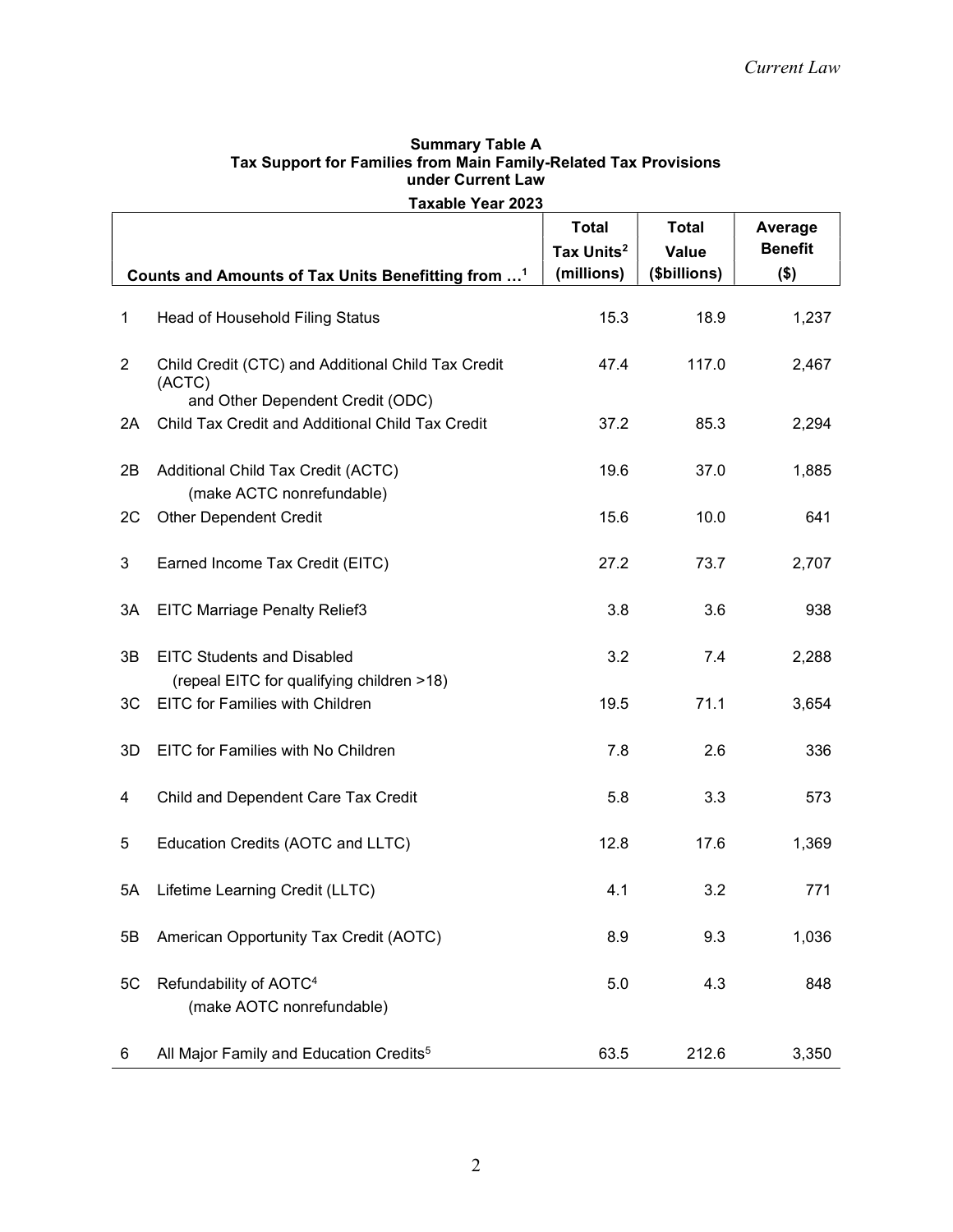<sup>1</sup> The tax benefits included in this table are the head of household filing status, the earned income tax credit (EITC), the child tax credit (CTC), the additional child tax credit (ACTC), the child and dependent care tax credit (CDCTC), the American opportunity tax credit (AOTC), the lifetime learning tax credit (LLTC) and the other dependent tax credit (ODTC).

 $2$  Dependent returns are excluded from the calculations. Returns are considered to benefit from a provision (or set of provisions) if income tax liability increases by \$5 or more if the provision is (or provisions are) repealed.

<sup>3</sup> In 2023, the phaseout range of the EITC for joint filers begins at incomes \$6,470 higher than for other filers.

<sup>4</sup>Even though all 8.9 million tax units claiming an AOTC claim the 40 percent of the credit that is refundable, only those with insufficient tax liability to offset their full credit benefit from this refundability. Tax units with sufficient tax liability would receive their full credit even without refundability; they are therefore not included among the 5.0 million units benefiting from refundability.

5. The credits included in line 6 are the seven credits described in footnote 1.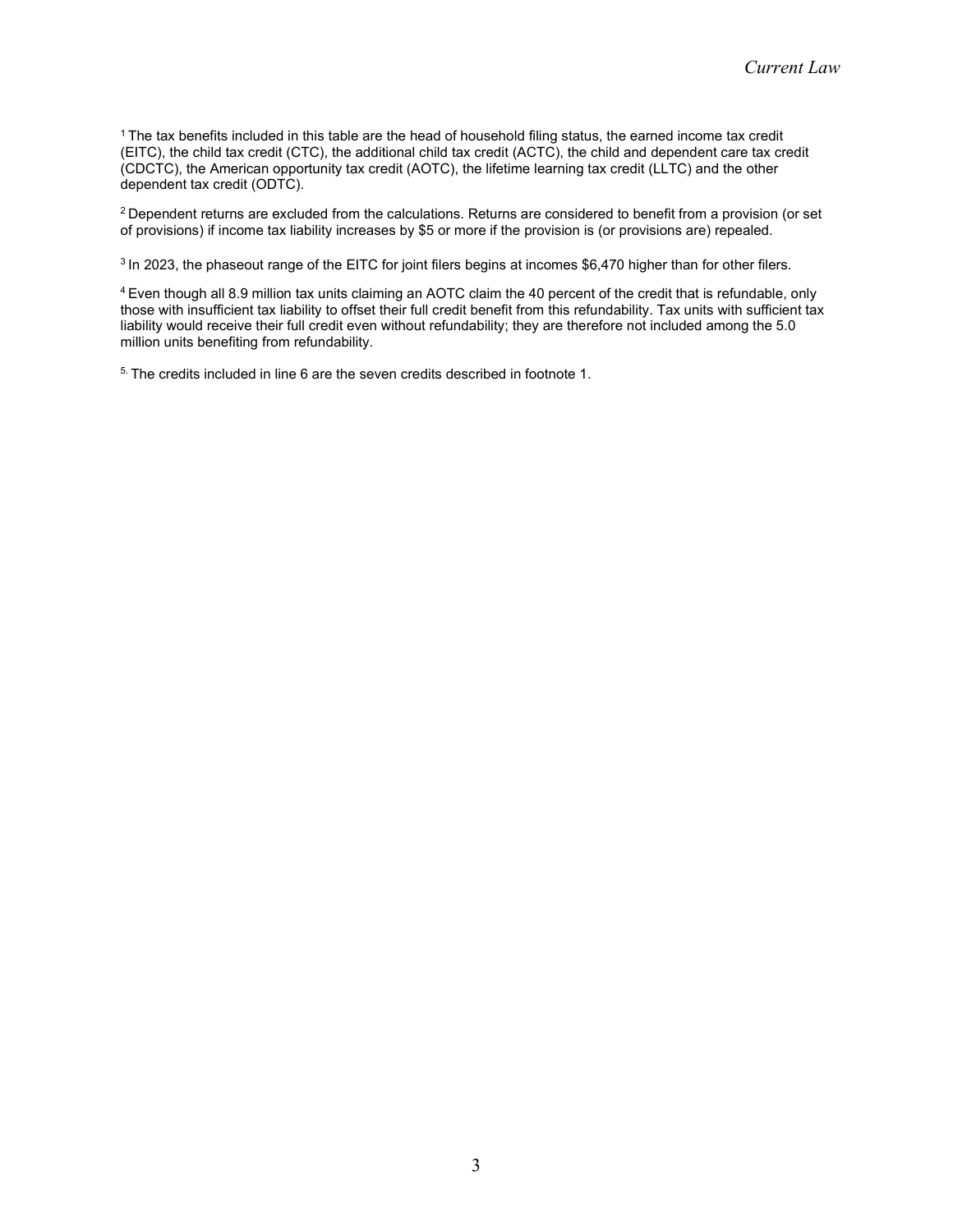## Summary Table B Number of Tax Units Claiming and Amounts Claimed for Key Family Credits<sup>1</sup>

Under Current Law Taxable Year 2023

|                | <b>Tax Credit</b><br>(numbers correspond to Tables 2-6) | Number of<br><b>Tax Units</b><br>(Millions) | Amount<br><b>Claimed</b><br>(\$Billions) | Average<br><b>Claimed</b><br>\$) |
|----------------|---------------------------------------------------------|---------------------------------------------|------------------------------------------|----------------------------------|
| 2 <sub>1</sub> | Total CTC, ACTC and ODTC                                | 47.7                                        | 117.3                                    | 2,460                            |
|                | 2A. Total CTC + ACTC                                    | 37.2                                        | 106.6                                    | 2,863                            |
|                | - стс                                                   | 28.0                                        | 69.7                                     | 2,491                            |
|                | 2B. ACTC                                                | 19.6                                        | 36.9                                     | 1,877                            |
|                | 2C. ODTC                                                | 16.7                                        | 10.7                                     | 642                              |
| 3.             | <b>Total EITC</b>                                       | 27.3                                        | 73.7                                     | 2,704                            |
|                | 3C. EITC for workers with children                      | 19.5                                        | 71.1                                     | 3,653                            |
|                | 3D. EITC for workers without children                   | 7.8                                         | 2.6                                      | 335                              |
| 4.             | <b>Total CDCTC</b>                                      | 6.3                                         | 3.7                                      | 591                              |
| 5.             | Total Education Credits <sup>2</sup>                    | 13.1                                        | 18.1                                     | 1,383                            |
|                | 5A. LLTC                                                | 4.4                                         | 3.3                                      | 763                              |
|                | 5B. Total AOTC                                          | 9.0                                         | 14.7                                     | 1,644                            |
|                | - AOTC nonrefundable portion                            | 6.3                                         | 7.0                                      | 1,101                            |
|                | 5C. AOTC refundable portion <sup>3</sup>                | 9.0                                         | 7.0                                      | 778                              |
| 6.             | Total EITC, CTC, ACTC & ODTC, CDCTC, & Educ.            | 63.6                                        | 212.8                                    | 3,346                            |
|                | Credits                                                 |                                             |                                          |                                  |

Office of Tax Analysis **April 7, 2022** 

<sup>1</sup> The tax benefits included in this table are the earned income tax credit (EITC), the child tax credit (CTC), the additional child tax credit (ACTC), the other dependent tax credit (ODTC), the child and dependent care tax credit (CDCTC), the American opportunity tax credit (ACTC) and the lifetime learning tax credit (LLTC). Head of Household filing status is not included. The line numbers correspond as closely as possible to Tables 2-6. Lines that are not numbered (but begin with a dash) do not correspond to an earlier table.

<sup>2</sup> The Omnibus Appropriations and Covid-19 Relief Act passed in December of 2020 expanded the phaseout of the LLTC to the higher AOTC levels.

<sup>3</sup> As written in the statute, the AOTC is calculated in two pieces: 40 percent of the otherwise allowable AOTC is refundable and the remaining 60 percent is not refundable. Thus, all tax units claiming an AOTC receive the refundable portion of the AOTC but only those with tax liability to offset are able to claim all or part of the nonrefundable portion of the AOTC. Of the 9 million tax units claiming an AOTC, 5.0 million would receive a smaller credit, or none at all, if the AOTC were not refundable.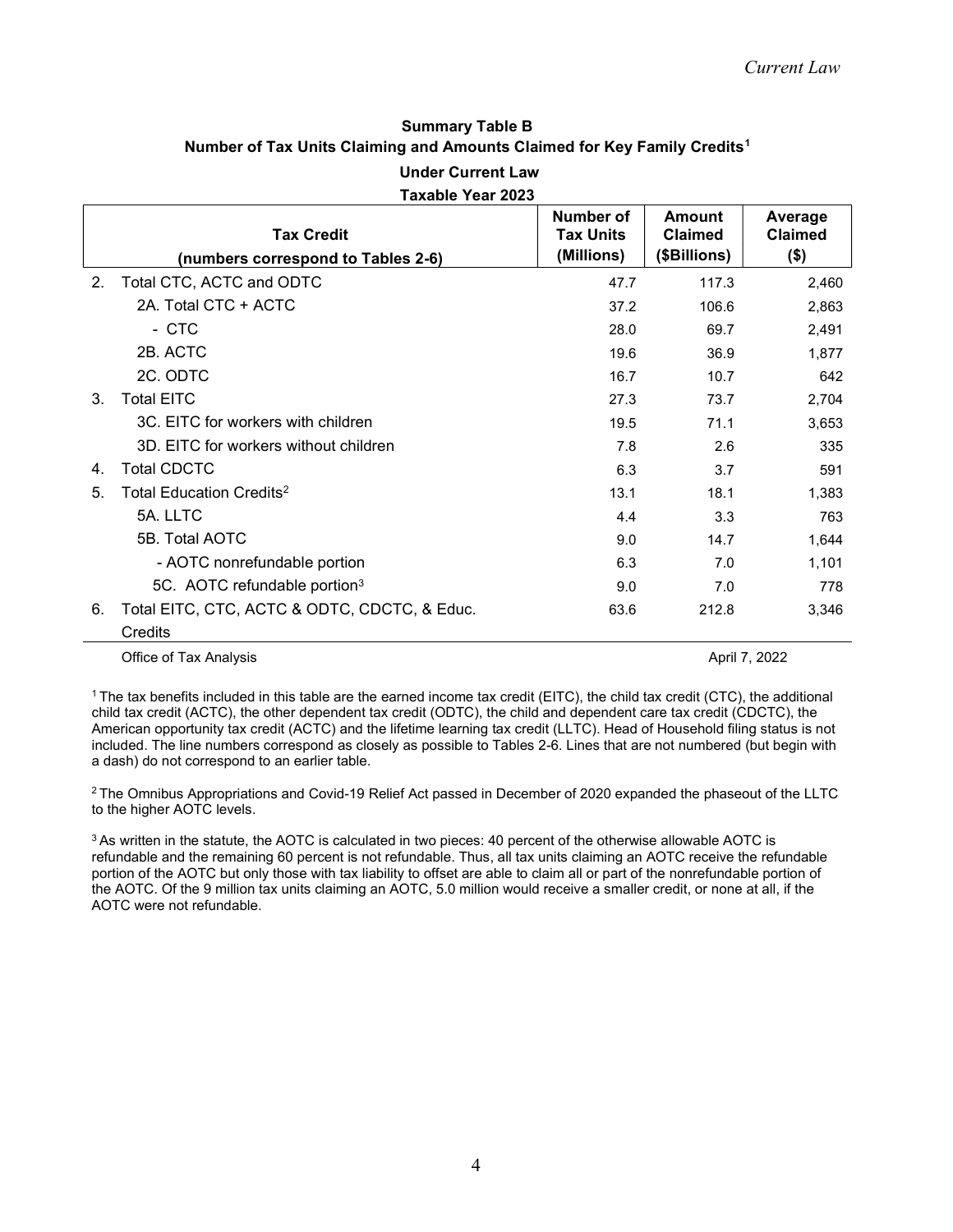## Appendix

## Brief Description of the Main Tax Provisions for Families for Taxable Year 2023 under Current Law

Taxpayers with dependent children pay lower taxes than similar families without children through the following major tax provisions of the individual income tax. These provisions are described below. A more complete description of the provisions under current law is available in the General Explanations of the Administration's Fiscal Year 2023 Revenue Proposals (the Greenbook).<sup>4</sup> With the exception of indexation for inflation of the EITC and the standard deduction, the provisions are the same in 2022 as in 2023.<sup>5</sup>

- Filing status Unmarried taxpayers who are supporting a dependent child may be eligible to file as a head of household, instead of as a single filer. Head of household status has a higher standard deduction, and income is taxed under a separate rate bracket structure that is more generous than the brackets available to single filers.
	- $\circ$  For taxable year 2023, the estimated standard deduction for single filers is \$13,650. The standard deduction for joint filers is \$27,300 and the standard deduction for head of household filers is \$20,500.
- *Child credit (CTC)* Taxpayers may be eligible for a partially refundable child credit of \$2,000 for each child through age 16 with a valid social security number. Taxpayers with insufficient tax liability to claim the entire CTC may be able to claim up to \$1,400 per child of unclaimed credit as an additional child credit (ACTC). The ACTC is calculated as the lesser of any unclaimed credit and fifteen percent of any earnings in excess of \$2,500, up to \$1,400 per child. The CTC (combined with the amount of other dependent credit, described below) phases out beginning at \$200,000 of modified adjusted gross income (AGI) and \$400,000 for married couples filing a joint return.
- Other dependent credit (ODTC) Taxpayers may be eligible for a non-refundable other dependent credit of up to \$500 for each qualifying dependent relative or child who is not eligible for the child credit. The ODTC (combined with the amount of CTC [see above]) phases out beginning at \$200,000 of modified AGI (\$400,000 for married couples filing a joint return).
- Earned income tax credit (EITC) Taxpayers with earned income may be eligible for a refundable EITC. The amount of EITC a taxpayer may receive initially increases as the taxpayer earns more income, then remains constant over a range of earned income, and then decreases as earned income (or modified adjusted gross income, if greater) increases further. The credit begins to phase out at a higher income level for married taxpayers and is more generous for families with more children (up to three children).
	- o Taking as an example the one-child schedule for a single parent with estimated parameters for 2023, the credit phases in with earnings at a rate of 34 percent, until the maximum credit of \$3,937 at \$11,580. The credit begins phasing out with

<sup>&</sup>lt;sup>4</sup> The Greenbook is available here: https://home.treasury.gov/system/files/131/General-Explanations-FY2023.pdf

 $<sup>5</sup>$  The indexation of the rate brackets will interact with all provisions, regardless of whether the provision is indexed.</sup>